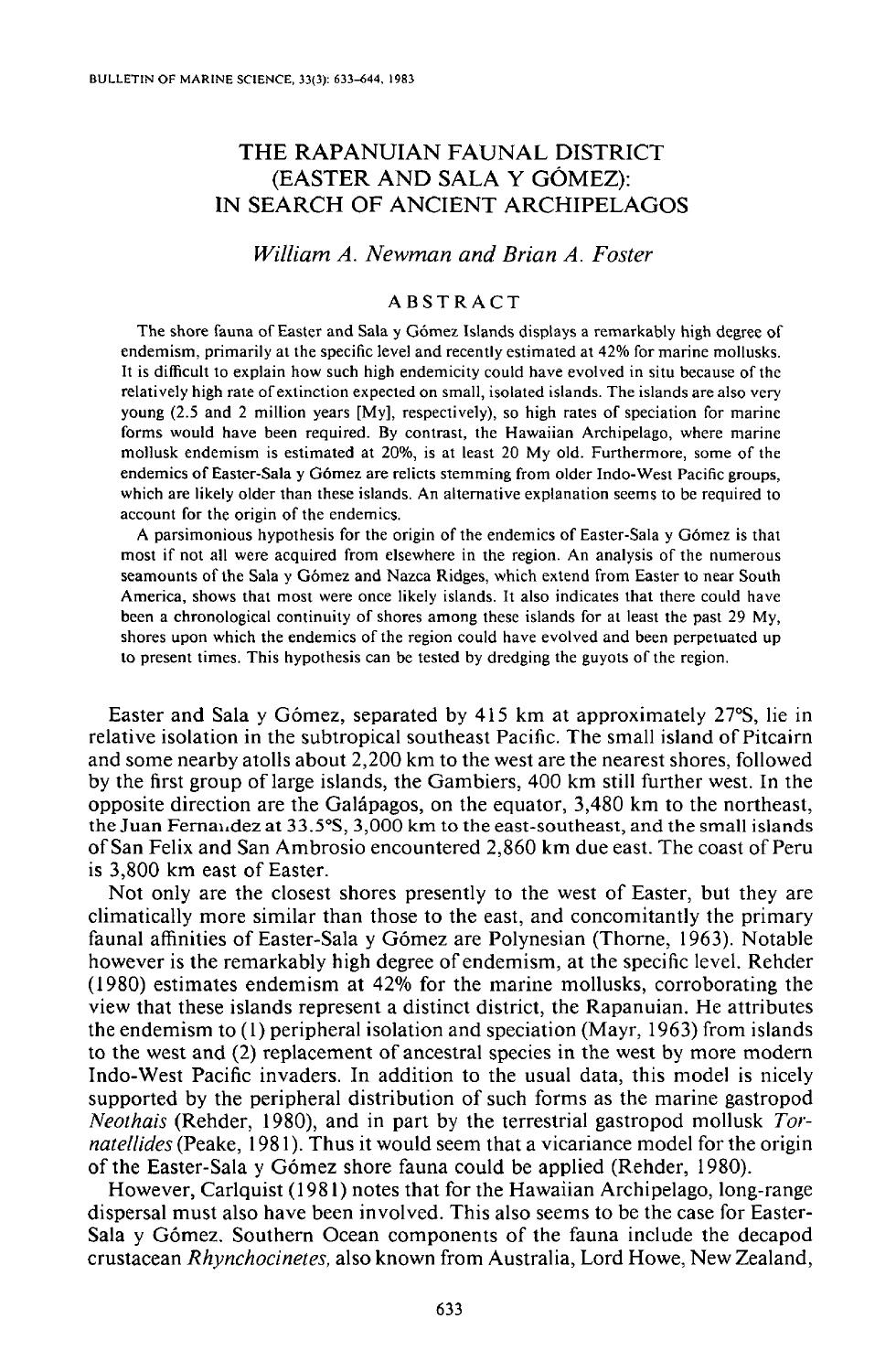Chile, and South Africa (Holthuis, 1972). Rehder (1980) also shows Southern Ocean affinities on one hand (Kermadecs, New Zealand and Australia), and on the other, with the Eastern Pacific. We have been studying the shore barnacles of Easter and Pitcairn and, while most have Indo-West Pacific affinities, one chthamalid occurring on both islands belongs to a group having its principal diversity in the Southern Ocean (S.E. Australia, New Zealand and southern Chile); a detailed account is to be published elsewhere. Yet, Rehder (1980) takes a skeptical or conservative approach and for the most part dismisses evidence for contemporary dispersal of gastropod mollusks from South America and/or Juan Fernandez to Easter. But considering the evidence for dispersal in this direction in the past, it is difficult to imagine that it is not going on to a greater or lesser extent today. As Carlquist (1981), McDowall (1978) and Newman (1979) have noted, the fact of long-range dispersal as well as the possibility of vicariance must be taken into account where oceanic islands are concerned.

An apparent problem with the Easter-Sala y Gómez situation is that the islands are not only very young (2.5 My and less), but rather small. Could such a high degree of endemism among marine invertebrates develop in such a short time when the probability of extinction is so great? Furthermore, many of the endemics are relicts, stemming from older Indo-Pacific groups. They are therefore potentially older than the islands themselves.

The same difficulty, relative youth, has been noted for the Hawaiian Archipelago. Zimmerman (1963) concluded that the endemics there had descended from ancient archipelagos now worn away. Menard and Hamilton (1963) looked to the Mid-Pacific Mountains as a possible source for the older elements of the Hawaiian biota, but it is now recognized that these guyots are too old ( $\sim$ 70 My), and were drowned before the Hawaiian Archipelago began to form (Ladd et aI., 1974). It has since been suggested (Rosen, 1978) that the Hawaiian Archipelago may have received some of its biota from the now drowned islands of the Emperor Seamounts extending north-northwest in an almost continuous series of increasing age to more than 70 My. But this hypothesis ignores the same late Cretaceous extinctions and drownings that afflicted the Mid-Pacific Mountains. Only the Tertiary islands of the Emperor and other nearby chains could have been involved,

Rotondo et al. (1981) suggest the integration of ancient islands into the Hawaiian Archipelago as the plate carrying them passed over the Hawaiian Hotspot. But the two examples, Wentworth and Necker, are not only too old and therefore subject to the same extinctions noted above, but the former apparently never reached the sea surface (Ladd et al.,  $1974$ )<sup>1</sup> and the latter may have been elevated to its present depth by the activity of the Hawaiian Hotspot (Winterer, pers. comm.). Since the first Hawaiian Islands could not have received their shallowwater biota from the older, drowned Emperor and Mid-Pacific Mountains, it had to have come from elsewhere, by long-range dispersal<sup>2</sup>. For the Hawaiian Archipelago there has been certainly 20 My, and perhaps as much as 50 My (Jarrard and Clague, 1977; Rotondo et aI., 1981) if some of the youngest Emperors were

, For rccent evidcnee for long-range dispersal capabilities, in hermatypic corals, see Grigg (1981) and Richmond (1981).

<sup>1</sup> Rotondo et al.. 1981: 17 state that the summit of Wentworth is 329 m, and this is the dcpth givcn in thc BathymcIric Atlas of the North Pacific (Menard and Chase, 1971, et seq.: 1805N). However, this depth may be in error: A contour chart (Project C-91, Sheet No. 306058) resulting from the detailed survey of the Midway Exploration of May. 1959, a portion of which was published by Ladd et al. (1974), places the depth of Wentworth at 1,818 m. and this is approximately the dcpth we dredged the now-dated basalt from in 1968 (SIO, Styx-leg 7). Thus, while the evidence for the integration of Cretaceous islands into the Hawaiian Archipelago is wanting, it is clear that there has been an integration of seamounts (Rotondo et al., 1981). This fact has important implications relevant to the seamount stepping-stone hypotheses of Allison et al. (1967) and Grigg and Bayer (1976), concerning the origin of seamount and oceanic, deep-water insular faunas. respectively.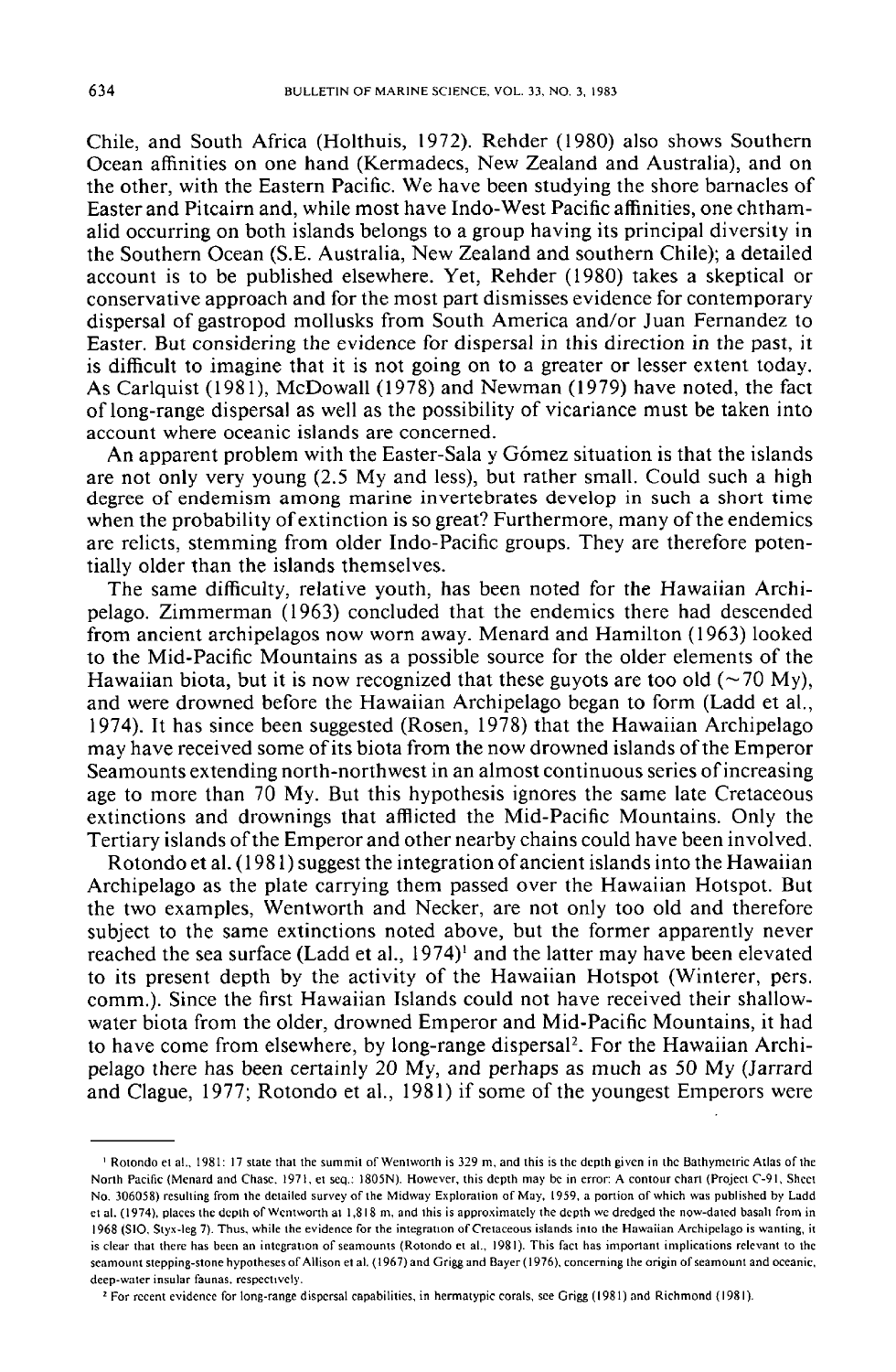at the sea surface when the Hawaiian Chain began to appear, for the development of the endemicity found there today, which, for the marine mollusks is estimated to be about 20% (Kay, 1967).

It follows that the extreme youth of Easter and Sala y Gómez, relative to the high degree of endemism, poses a problem unless there were older islands in the region from which their biota could have been acquired. As noted by Rehder (1980), Easter and Sala y Gomez reside on or very near the ridge crest of the East Pacific Rise. They are late Pliocene and Pleistocene productions resulting from a hotspot in that region (Pilger and Handschumacher, 1981; Gordon and Izmirian, in prep.)<sup>3</sup>. With plate movement away from the rise crest and concomitant cooling, these islands will eventually sink beneath the sea surface, causing extinction of their shallow-water endemics (Fig. I). However, if new islands appear in the vicinity, before the drownings, the endemics could populate them and so on through time. Such relatively local island hopping from previous islands of the region could explain the origin of the endemics that presently populate Easter and Sala y Gómez; such were noted but not commented upon by Durham (1963, fig. 3). This model could provide tens of millions rather than but 2.5 My for the ancestors of the endemics to have arrived and evolved into the endemics. What is the likelihood that such a sequence of islands existed?

PAST AND PRESENT ISLANDS IN THE VICINITY OF EASTER-SALA Y GÓMEZ

#### Methods

The data on the bathymetry of seamounts of the Sala y Gómez Ridge and vicinity are from GEBCO 5.11 (Mammerickx and Smith, 1980). The seamounts, numbered from I to 45 in Table I, are also identified by numbers corresponding to their approximate latitude and longitude, following Hamilton (1956). For example, seamount No. 10, known as Shoal Guyot, is located at approximately 25.7°S, 85.4°W and therefore can be designated as 25.7-85.4. This system is useful in reorganizing data as well as in locating a seamount in question, but for ease of discussion the arbitrary, consecutive numbers used in Table I and Figures 2 and 3 are used here.

Whether or not a particular seamount is flat-topped cannot be determined from an examination of GEBCO 5.11. Therefore Mammerickx was consulted concerning the original digitized echo sounding tracks used in the construction of GEBCO 5.11. Following Mammerickx's criterion, if several consecutive soundings at the same depth were recorded after reaching the apparent crest of a poorly surveyed seamount, it was scored as a guyot (G) in Table 1. If there were insufficient soundings at the presumed crest, but the seamount was comparable in depth to nearby guyots, it was scored as a likely guyot (G?) in Table I.

Without empirical data from the seamounts themselves, dating the seafloor along the Sala y Gómez Ridge, between the rise crest and South America, is fraught with difficulties. The possible effect of recent vulcanism at the eastern, older end of the ridge will be taken up shortly. Then, the position of the hotspot is in doubt; it may be west of Easter, or beneath or east of Sala y Gomez (Pilger and Handschumacher, 1981; Gordon and Izmirian, in prep.). Furthermore, a fossil spreading center apparently bisects the ridge in the vicinity of90-95°W (Mammerickx et aI., 1980) and there is mounting evidence that the ridge itself is in good part the production of a hot line rather than a hotspot (Bonatti et aI., 1977). These complications cannot presently be resolved and an effort to unravel the history of the seamounts of the ridge may be an empty exercise. However, a partial analysis may be better than none in attempting to gain insights into what past shores may have been available for the evolution of the numerous endemics presently residing on Easter and Sala y Gomez.

A parsimonious approach is to ignore the complications involved in the structure of the Sala y Gomez and Nazca Ridges, and apply a simple, hotspot model. It follows that islands formed at or near the rise crest were carried east, to be leveled by stream and marine erosion before being drowned (Fig. I) and that these should now be identifiable as guyots. Beginning at time zero in the vicinity of Easter and progressing to approximately 35 million years before present (Mybp) near the Peru-Chile

<sup>&#</sup>x27;Gordon. R. G. and D. S. Izmirian (in prep.). The Nazca Plate's 25 Ma change in plate boundary and motion with respect to the **hotspots.**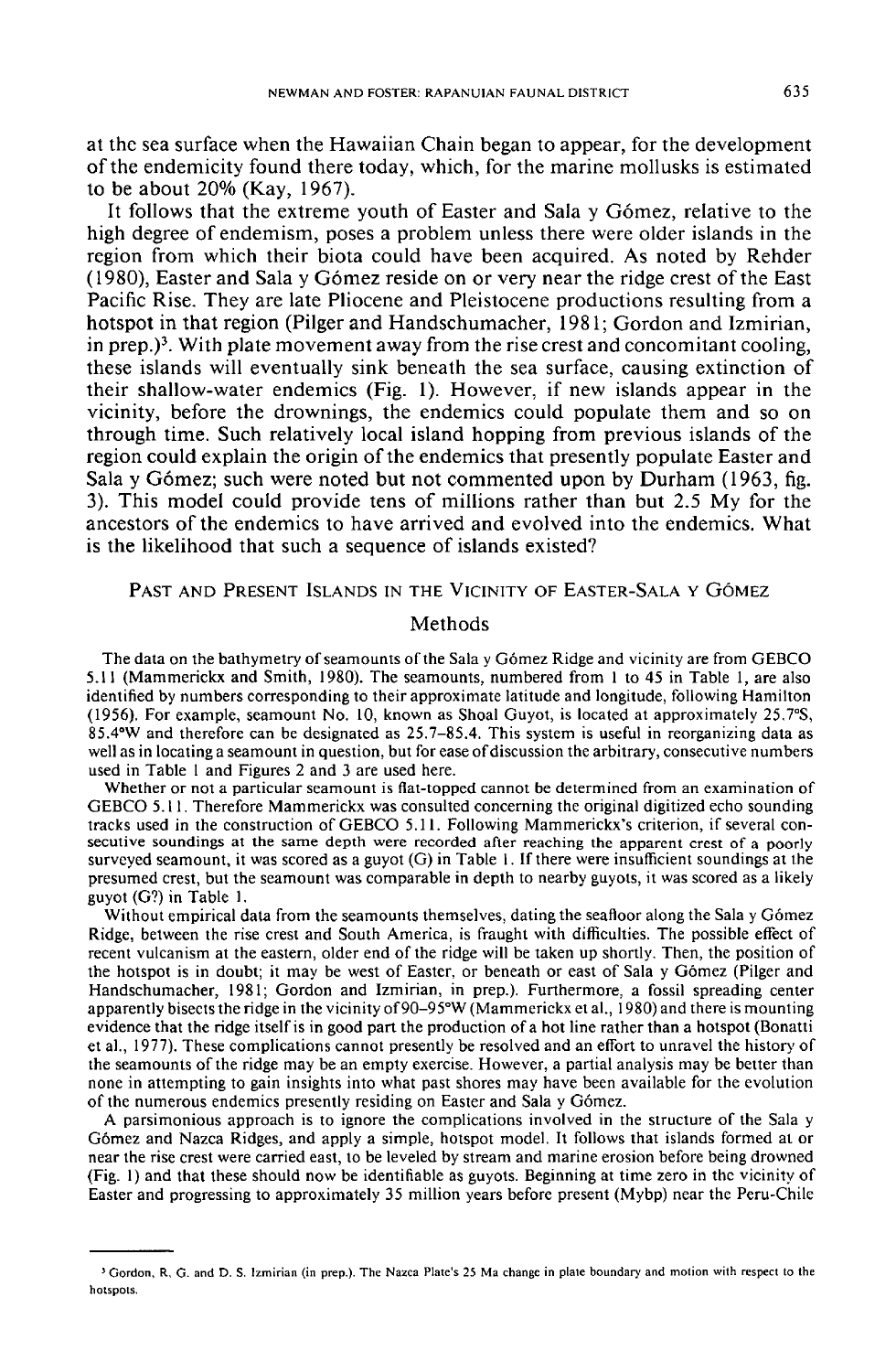# OCEAN BASIN





Rise into South America (from Inman and Nordstrom, 1971).

Trench, as inferred from magnetic anomalies, the seamounts can be aged by assuming that they were formed at the same time as the adjacent seafloor.

Most of the seamounts of less than I,OOO-m depth in Table I are likely guyots, according to the criterion set forth above. Thus, it appears that there were many more islands east of Easter in the past than there are today. The question now is, was there a continuity of islands upon which the shore fauna of the region persisted for millions of years, or were there times at which there were no shores, and the previously existing shore fauna became extinct?

The seafloor to the north of the Sala y Gómez Ridge extends from approximately 3,000 m of depth at the rise crest to approximately 4,500 m of depth before descending into the Peru-Chile Trench. By picking intermediate depths off GEBCO 5.11 between these two extremes, the curve plotted beneath the seamounts in Figure 2 can be drawn. By running each guyot back to the left along this curve, until its summit reaches the present sea surface, the duration at the sea surface since leaving the rise crest can be estimated (Table I).

The empirically derived seafloor subsidence curve indicated above is initially (between 0 and 5 Mybp) somewhat steeper than that given for the North Atlantic, and considerably steeper than that given for the North Pacific, by Parsons and Sclater (1977). If the data points selected in making the present curve have resulted in an initially exaggerated rate of subsidence, the estimates of the time the seamounts involved were at the sea surface could be minimal.

#### **RESULTS**

### Western Sector

The first surface features to the west of Easter include the Gambier Islands and the Pitcairn Group. The latter constitutes the closest stepping stones to the Indo-West Pacific. Jarrard and Clague (1977) give an average age for the Gambiers of 7 My, and for Pitcairn itself, a little less than 1 My. However, there are three atolls in the Pitcairn Group (Ducie, Henderson and Geno), and they may have been slightly elevated by the Pitcairn Hotspot (Menard, pers. comm.). They are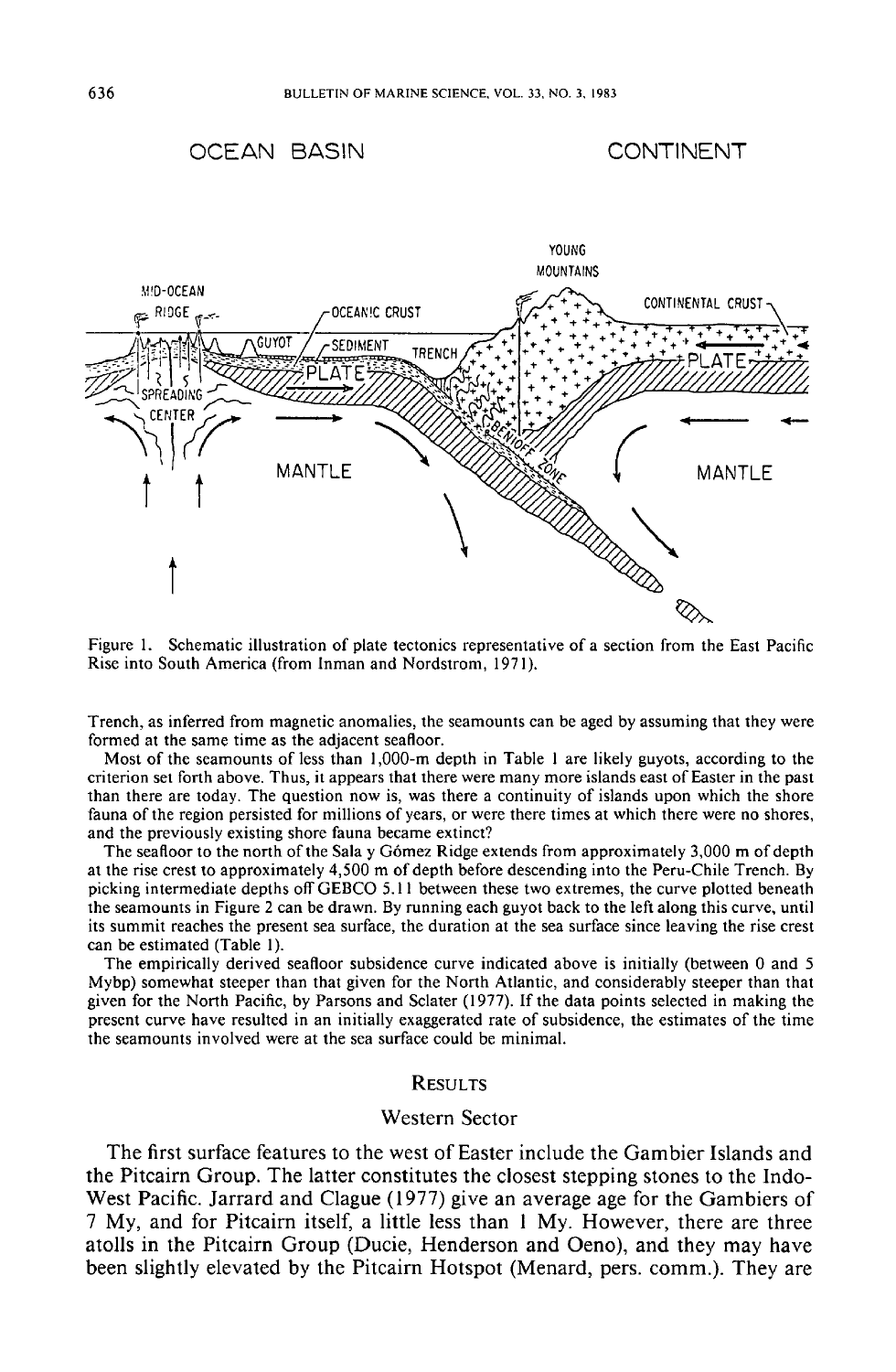Table 1. Islands and select seamounts extending along the Nazca-Sala y Gómez Ridges to the Gambiers, numbered consecutively from I to 45, and identified by approximate latitude and longitude as proposed by Hamilton (1956). Depths in meters are from Mammerickx and Smith (1980) unless otherwise noted. Information on seamounts assumed to be guyots (G) or likely guyots *(G?)* was provided by Mammerickx (pers. comm.). Approximate ages in millions of years before present (Mybp) are inferred from magnetic anomalies (Pilger and Handschumacher, 1981) without regard for the complicated history of the region. Duration of seamounts at the sea surface was inferred, in conjunction with Fig. 2, by the method described in the text

|                  | Position       |             |             | Duration<br>at Sea       | Last Time<br>at Sea      |                                   |
|------------------|----------------|-------------|-------------|--------------------------|--------------------------|-----------------------------------|
| No.              | ۰w<br>۰s       | Depth<br>m  | Age<br>Mybp | Surface                  | Surface                  | Comments                          |
| 1.               | 19.7-80.3      | 820 G       | 34.4        | 5.3                      | 29.1                     |                                   |
| $\overline{2}$ . | $21.5 - 81.7$  | 328 G?      | 32.8        | 17                       | 15.8                     | Nazca: ?pinnacle +                |
|                  |                | 953 G       | 32.8        | 2.5                      | 30.3                     | foundation guyot                  |
| 3.               | $24.9 - 82.1$  | 600 G       | 32.1        | 9.5                      | 22.6                     |                                   |
| 4.               | 25.7–82.5      | 161 G       | 31.9        | 22.5                     | 9.4                      | ?Recent tectonics                 |
| 5.               | $25.7 - 83.2$  | 768 G       | 31.5        | 5                        | 26.5                     |                                   |
| 6.               | 25.5–84.2      | 750 G       | 30.5        | 5                        | 25.5                     |                                   |
| 7.               | $25.8 - 84.7$  | 262 G       | 29.5        | 18                       | 11.5                     |                                   |
| 8.               | $24.0 - 84.7$  | 300 G       | 29.5        | 18                       | 11.5                     |                                   |
| 9.               | 24.7–85.4      | 320 G       | 29.2        | 16.3                     | 12.9                     |                                   |
| 10.              | 25.7-85.4      | 167 G       | 29.2        | 22                       | 7.2                      | Shoal Guyot; ?recent<br>tectonics |
| 11.              | 25.6-86.9      | 423 G       | 26.4        | 12.7                     | 13.7                     |                                   |
| 12.              | 25.0-88.4      | 444 G       | 25.8        | 11                       | 14.8                     |                                   |
| 13.              | 25.2-89.5      | $1,734-$    | 24.5        |                          | $\overline{\phantom{0}}$ |                                   |
| 14.              | $25.2 - 90.2$  | 585 G?      | 23.7        | 6.5                      | 17.2                     |                                   |
| 15.              | 25.2-91.6      | 994 G?      | 22.2        | $\mathbf{1}$             | 21.2                     |                                   |
| 16.              | 25.5-93.0      | 589 G?      | 20.6        | 4                        | 16.6                     |                                   |
| 17.              | $25.0 - 94.8$  | $1,374 -$   | 18.2        |                          | $\overline{\phantom{0}}$ |                                   |
| 18.              | 25.7–94.8      | $1,527 -$   | 18.2        |                          | —                        |                                   |
| 19.              | 24.9-96.3      | 1,181?      | 16.3        | 70.5                     | 15.8                     | May have reached sea<br>surface   |
| 20.              | $25.7 - 96.6$  | $1,500 -$   | 16          |                          |                          |                                   |
| 21.              | 25.0-97.6      | 412 G       | 14.5        | 4.2                      | 10.3                     | Chart depth emended               |
| 22.              | 25.0-98.2      | 460 G       | 14          | 3.5                      | 10.5                     | Chart depth emended               |
| 23.              | $25.1 - 98.5$  | 424 G       | 13.5        | 3.5                      | 10                       |                                   |
| 24.              | $25.6 - 99.1$  | 478 G       | 12.8        | $\overline{a}$           | 10.5                     |                                   |
| 25.              | 25.8–99.6      | $1,750 -$   | 12.3        |                          |                          |                                   |
| 26.              | 26.0-100.7     | 330 G       | 10.9        | 3                        | 7.9                      |                                   |
| 27.              | 26.9-100.8     | $1,051 -$   | 10.9        |                          |                          |                                   |
| 28.              | 25.2–100.9     | 600 G       | 10.4        | 0.9                      | 9.5                      |                                   |
| 29.              | 26.0–102.1     | $1,762 -$   | 9           |                          |                          |                                   |
| 30.              | 26.0-103.4     | 413 G       | 7.3         | 1.5                      | 5.8                      |                                   |
| 31.              | 26.5–105.4     | 01          | 2           | $\overline{2}$           |                          | Sala y Gómez                      |
| 32.              | 26.6–106.3     | 825 G?      | 2.5         | $\overline{\phantom{0}}$ | 20.5                     | Pleistocene?                      |
| 33.              | 26.8-107.5     | 581 G       | 2.5         |                          | 20.5                     | Pleistocene?                      |
| 34.              | 28.0–107.4     | $1,399 -$   |             |                          |                          |                                   |
| 35.              | 27.1-109.4     | 0 I         | 2.5         | 2.5                      |                          | Easter Island                     |
| 36.              | 27.1-109.7     | 613 G       |             |                          |                          |                                   |
| 37.              | 27.0-110.3     | 476 G       | 3           | 0.5                      |                          | Pleistocene?                      |
| 38.              | $26.8 - 114.6$ | $1,144$ G   |             |                          |                          |                                   |
| 39.              | 25.9–116.3     | 1,350 G     |             |                          |                          |                                   |
| 40.              | 25.6–117.6     | 1,134 G     |             |                          |                          |                                   |
| 41.              | 24.7–124.8     | 1           | < 25.5      |                          |                          | Ducie Atoll                       |
| 42.              | $24.3 - 128.3$ | I           | < 25.5      |                          |                          | Henderson Atoll                   |
| 43.              | $25.1 - 130.1$ | $\mathbf I$ | $\leq$ 1    |                          |                          | Pitcairn Island                   |
| 44.              | 23.9–130.8     | I           | $<$ 25.5    |                          |                          | Oeno Atoll                        |
| 45.              | 23.2–134.9     | I           | 7           |                          |                          | Gambiers                          |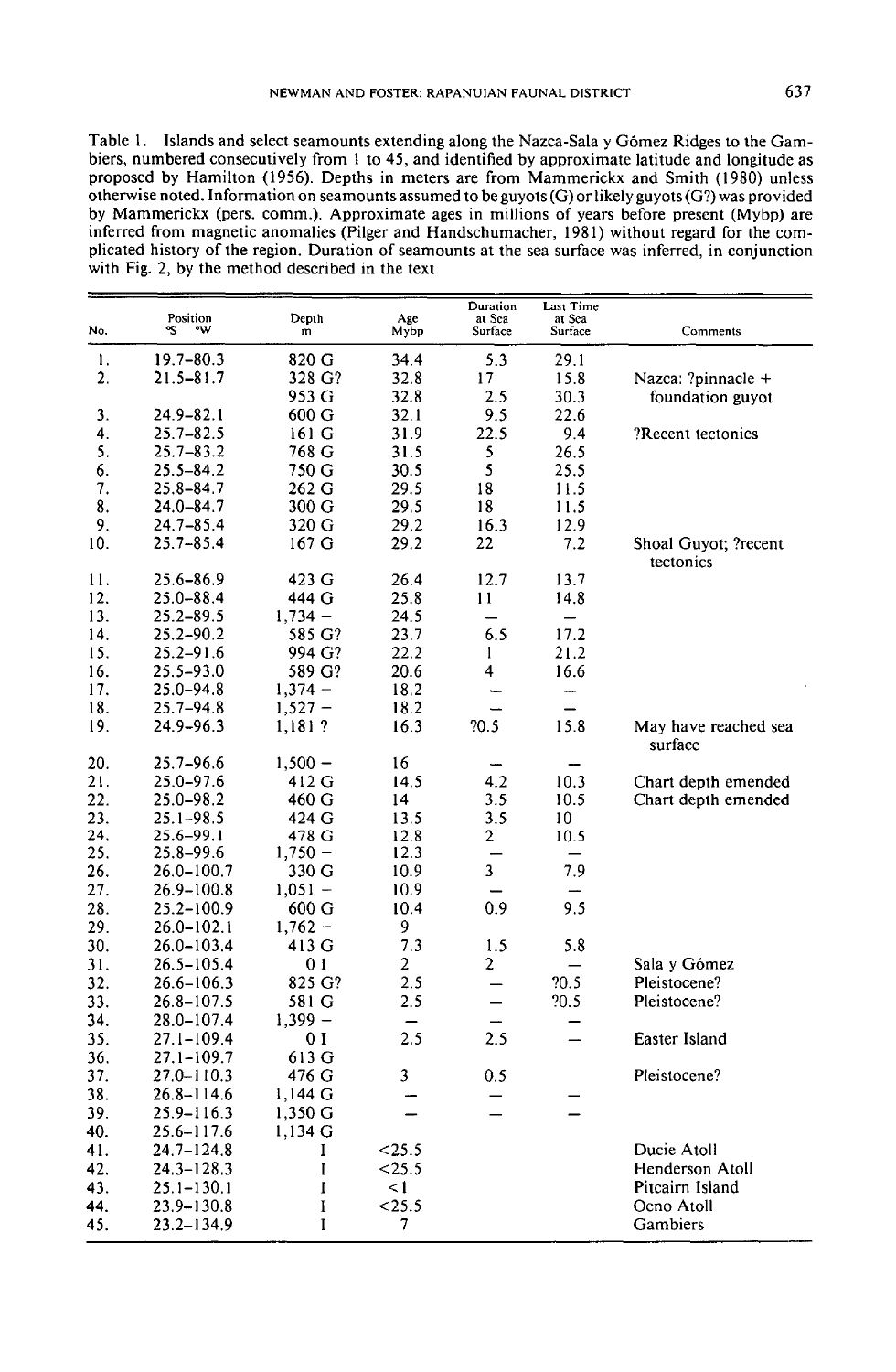

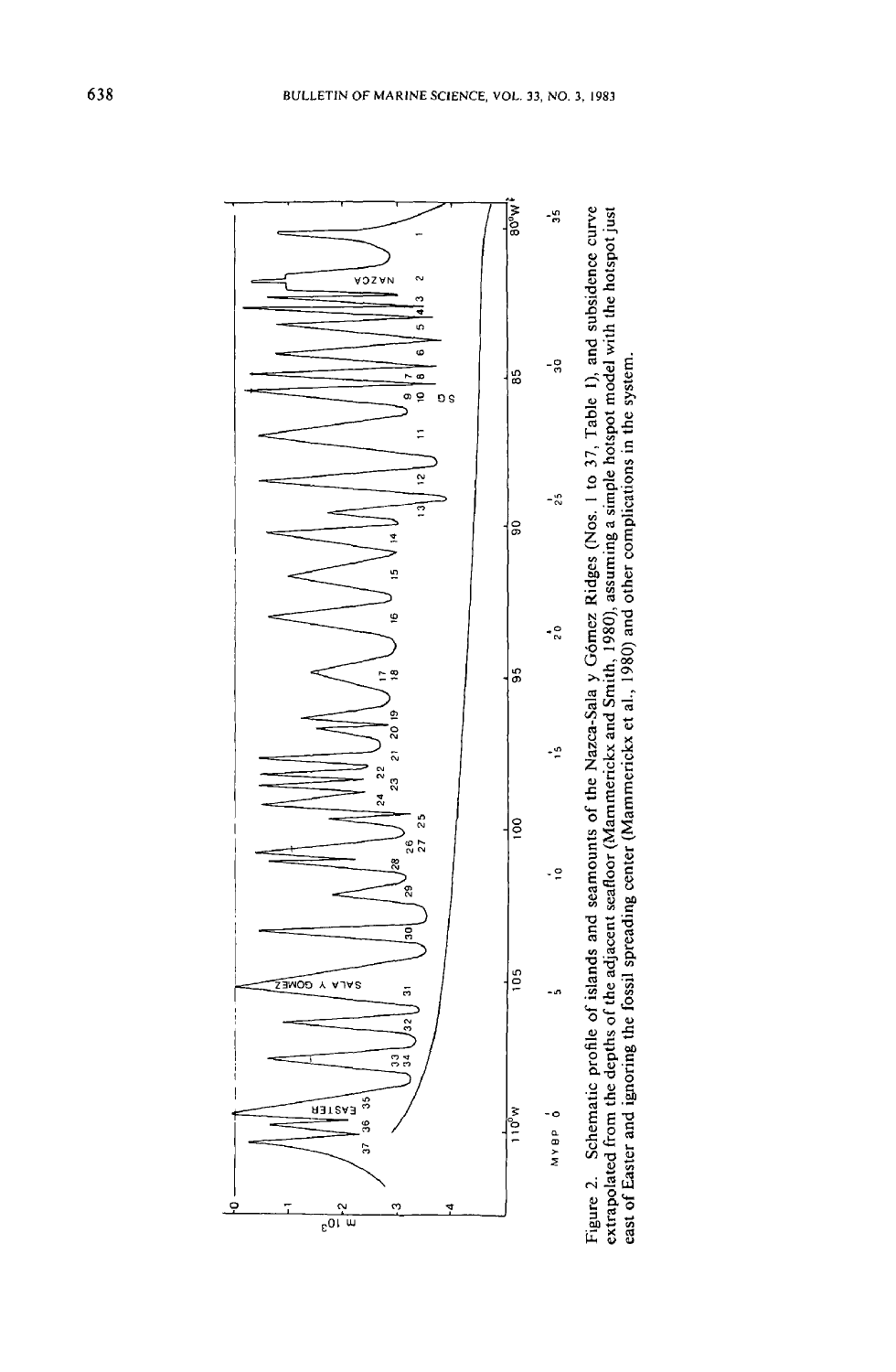

Figure 3. Durations at the sea surface of seamounts of the Nazca-Sala y Gomez Ridges since the time of their inferred appearance at the rise crest, in millions of years (My); from data presented in Table I, and the method applied to Figure 2 described in the text.

considerably older than Pitcairn and the seafloor of the region dates at approximately 25.5 My by magnetic anomalies (Pilger and Handschumacher, 1981), but the depths and ages of the basalt underlying the reefs are unknown. In any event, Pitcairn and Easter while separated by more than 2,000 km, share some endemics, so the greater ages of the nearby atolls and their role as stepping stones is likely important.

There are few data on subsurface features between Easter and Pitcairn. Three substantial seamounts are known (Table 1, Nos. 38, 39 and 40) at depths between 1,134 and 1,350 m, and they are likely guyots (Mammerickx, pers. comm.). They are apparently too deep to have been at the sea surface when Easter appeared, and if once sea surface features, they must have subsided rather rapidly. Nonetheless, they could have been involved in speciation events with older islands to the east and/or west.

Immediately west of Easter there are two guyots (Table 1, Nos. 36 and 37) at 613 and 476 m, respectively. As we shall see, the latter was probably at the sea surface when Easter was formed.

### Eastern Sector

The eastern sea surface features, the volcanic islands of San Felix and San Ambrosio, like Pitcairn, are young. They lie in line with two remarkably shallow guyots (Table 1, Nos. 4 and 10, at 161 and 167 m, respectively) at the eastern and presumably older end of the Sala y Gómez Ridge. The extreme shallowness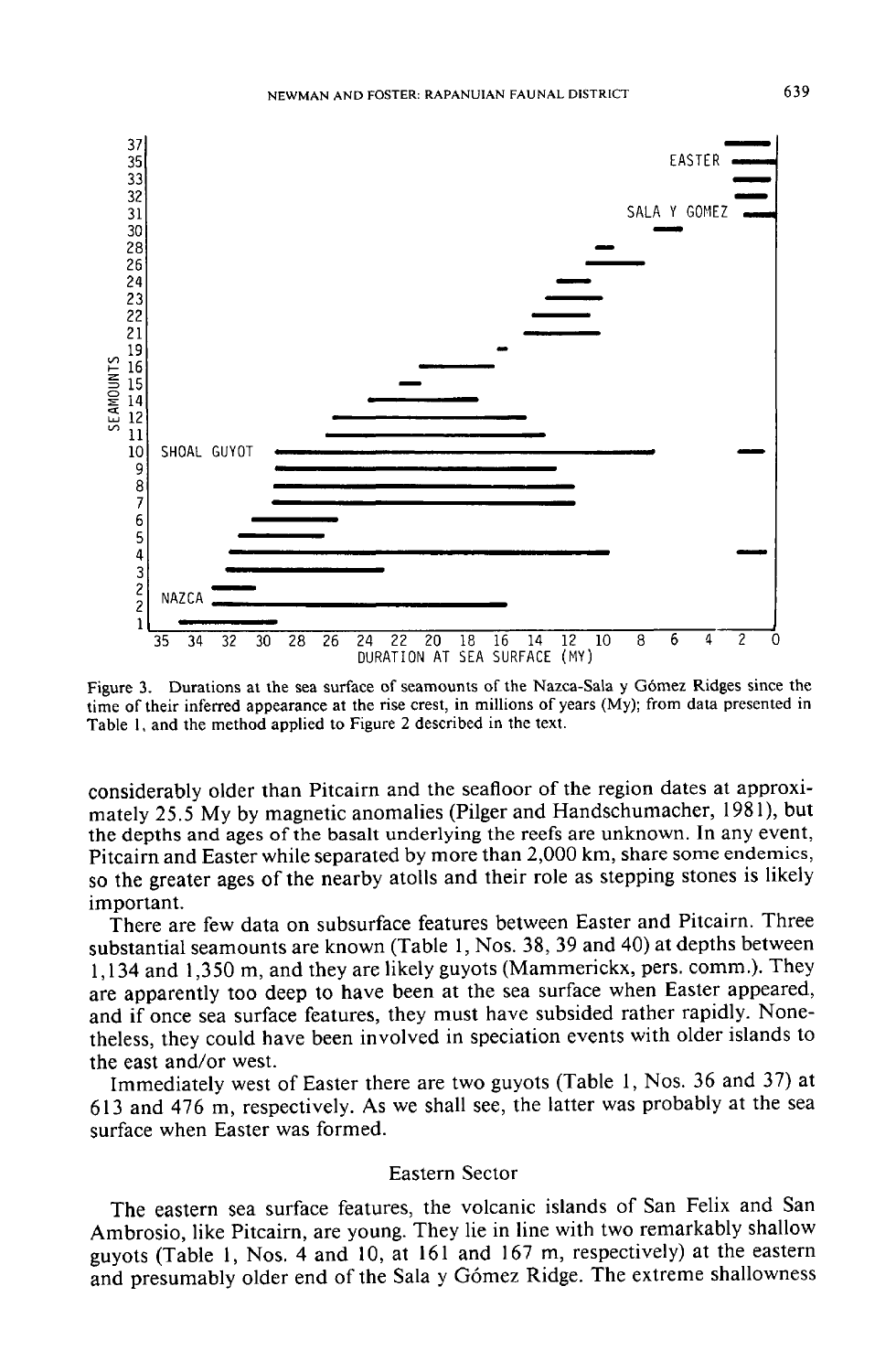of these guyots and their proximity to the young volcanic islands to the east suggest that they are either relatively recent features, or old guyots elevated by tectonics associated with the adjacent vulcanism. These guyots are presently shallow enough to have been at the sea surface during the Pleistocene, an exposure that would have masked Tertiary exposures if they had been at comparable depths during the Oligocene and Miocene eustatic low stands of the sea elaborated upon by Vail et al. (1977).

Nazca Ridge, trending to the northeast from the shallow guyots just mentioned, supports a guyot at  $95\overline{3}$  m of depth (No. 2) which in turn supports a pinnacle reaching to within 328 m of the surface (Mammerickx, pers. comm.). This feature, and the curiously shallow guyots (Nos. 4 and 10) of the Sala y Gómez Ridge, are included among the ancient islands of the southeast Pacific by Durham (1963, fig. 3). They represent a significant and essential part of the present hypothesis. However, it is the numerous and previously unreported guyots between this region and Easter-Sala y Gomez that are likely more significant, and they can now be brought under consideration.

It will be noted in Figure 3, according to the assumptions made and the method applied, that there have been seamounts at the sea surface between the rise crest and the Peru-Chile Trench for at least the past 34 My, except for the hiatus between guyot No. 30 and the Easter-Sala y Gómez Group. This hiatus is critical because if it is real, there may have been no nearby shores to the east along the ridge from which the islands of Easter-Sala y Gómez Group could have acquired their shore faunas. The hiatus, however, may be due to an exaggerated subsidence curve (Fig. 2) noted earlier as well as to insufficient data. The region is sparsely surveyed and perhaps less than half of the guyots have been discovered (Mammerickx, pers. comm.). When more guyots in the region have been identified, the apparent hiatus will likely disappear. Assuming this to be the case, it will be noted that guyots to the east of the hiatus (Nos. 21-24, 26, 28 and 30) provide shores between 7 and 15 Mybp. And still further east, another group of guyots (Nos. 7- 9, 11, 12, 14 and 16) provide shores between 12 and 29 Mybp. Thus, there is ample evidence for a continuity of shores east of Easter for the past 29 My or so, if one applies a simple hotspot model. This is comparable to the minimum time available for the development of the endemics of the Hawaiian Archipelago.

#### **DISCUSSION**

As already noted there are difficulties with the fixed hotspot model, when applied to the Sala y Gómez Ridge. There seem to be four:  $(1)$  the present location of the hotspot, (2) the fossil spreading center bisecting the ridge, (3) the recent vulcanism near the junction of the Sala y G6mez and Nazca Ridges and (4) the lack of relative uniformity in the depths of the guyots along the ridge.

1. Location of the hotspot has serious implications because if it is in the vicinity of Sala y G6mez, rather than Easter as indicated in Figure 1, the seafloor curve would begin at approximately  $105\text{°W}$  rather than  $110\text{°W}$ . This could reduce the ages of guyots Nos. 21-24, 26, 28 and 30 by as much as 5 My. Because of the steepness of the seafloor subsidence curve in the vicinity of the rise crest, these guyots would then have drowned between 2.9 and 5 rather than 7.9 and 10.5 Mybp. Thus some would have been contemporaneous with such guyots as Nos. 33 and 37 near Easter, obliterating the hiatus noted above and yielding a continuity of shores back to at least 10 Mybp. Unfortunately, for the general hypothesis, this creates a new hiatus between this newly formed group and the guyots further east.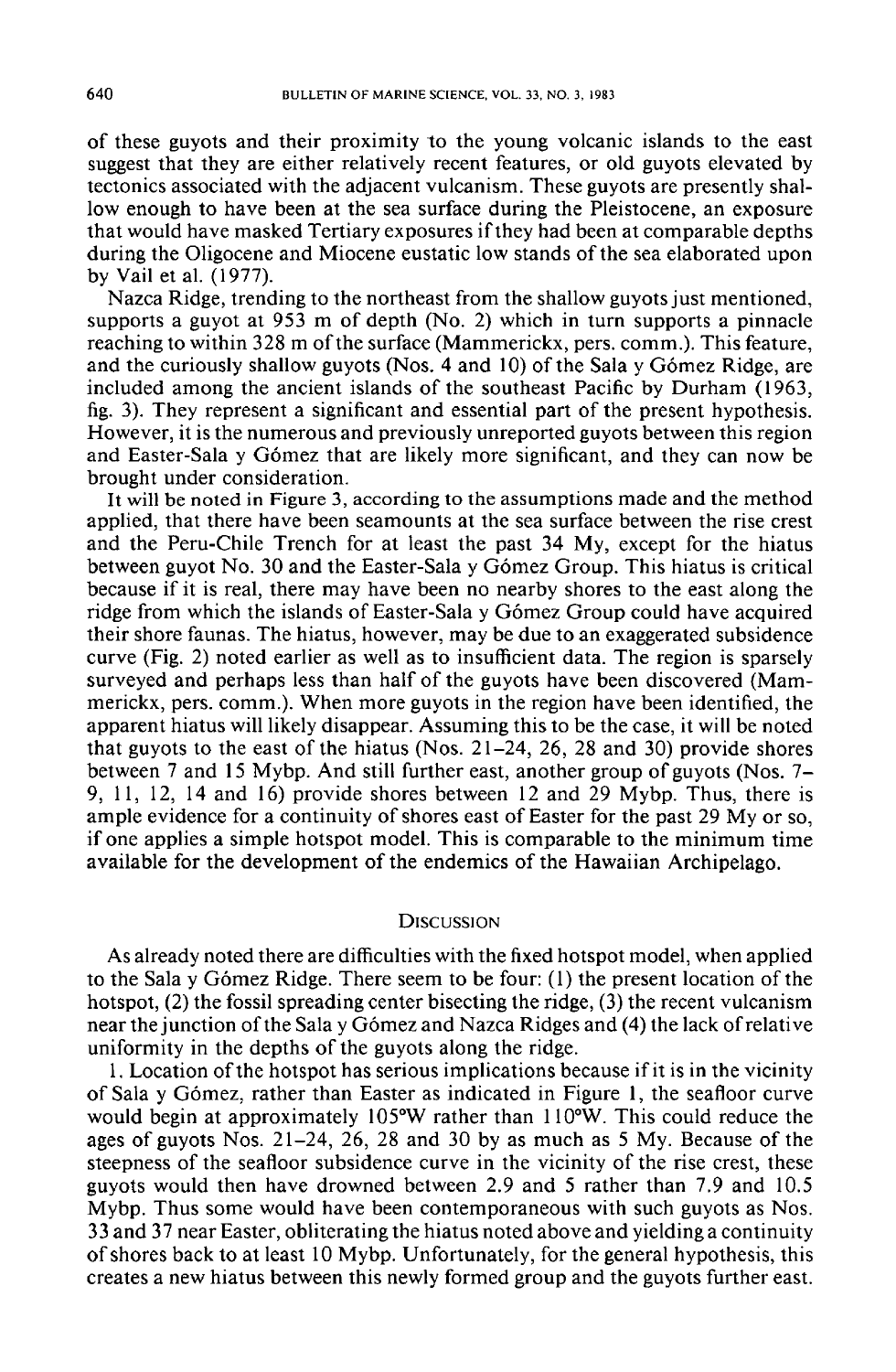Yet not all the guyots of the region are known. Thus this minor hiatus may not be a difficulty when the area has been more fully surveyed.

2. If the fossil spreading center that bisects the Sala y Gomez Ridge were presently at approximately 95°W, the group of guyots Nos. 21-24 just discussed could belong to its western flank. These guyots then would be older rather than younger, as suggested by the shift of the present hotspot east. If older, the apparent hiatus between them and the Easter-Sala y Gómez Group seen in Figure 3 is significantly increased. The greater the hiatus, the less the likelihood that it is a sampling artifact that would disappear with the discovery of more guyots in the region.

3. The recent vulcanism at the eastern end of the Sala y Gomez Ridge, as indicated by San Felix and Sam Ambrosio, may explain the remarkably shallow guyots (Nos. 4 and 10), thus alleviating the remarkably long duration these guyots were islands indicated in Figure 3. It is notable that the chain so formed by these two guyots and islands is similar in length and alignment, and therefore possible age, to the Juan Fernandez Archipelago lying less than 10° further south. This may be important because there are faunal connections between the Juan Fernandez and Easter (Holthuis, 1972; Rehder, 1980 in part).

Knowledge of the bathymetry of these remarkably shallow guyots has improved since the work of Allison et al. (1967) in which Shoal Guyot (No. 10) was believed to have been between 205 and 230 m of the surface. They inferred that this would have been too deep for most if not all of the hermatypic corals found there to be young, and too deep for the guyot to have been at the sea surface during Pleistocene lowstands of 100 to 150 m below present level. But we now know that these guyots are as shallow as 161 m. Therefore it is entirely possible that the fresh appearing fossil corals found there are Pleistocene rather than Tertiary, and this could be important considering the faunal connections with Juan Fernandez to the south and with Easter. Furthermore, Zullo and Newman (1964) noted that the living barnacles from Shoal Guyot were primarily Indo-West Pacific rather than Eastern Pacific in their affinities. Thus, despite the difficulties in the fixed hotspot model these guyots present, it is not only possible but highly probable that they have had some involvement in the origin of the endemism now found at Easter-Sala y Gomez.

4. A relatively uniform gradient in guyot depth might be expected if a fixed hotspot model applied, or at least relatively uniform depths if well away from the source, assuming that each seamount followed a similar subsidence pattern upon leaving the ridge crest. Such a gradient or trend is not evident in the present situation, as has already been noted. Some of the discrepancies probably relate to the uncertainty surrounding the position of the hotspot itself, to the apparent recent vulcanism at the eastern end, and to the likelihood that a fossil spreading center bisects the Sala y Gomez Ridge. A fourth possibility is that there has been vulcanism along the ridge, as well as at both ends; that is, the ridge is, in good part. a hot line, rather than the production of a hotspot (Bonatti and Harrison, 1976; Bonatti et aI., 1977).

There appear to be two or perhaps three groups of guyots, according to depth. Whether they are actually groups or portions of a continuum will become evident as the region is more fully surveyed. They include (I) guyots Nos. 2, 7-9 and 26 between 262 and 330 m; (2) II, 12,21-24,30 and 37 between 413 and 478 m; and (3) 3, 14, 16, 28, 33, and 36 between 581 and 613 m. Since some members of each group are well separated from the others, it is obvious that the groupings are not wholly geographical entities. The first group includes guyots in the vicinity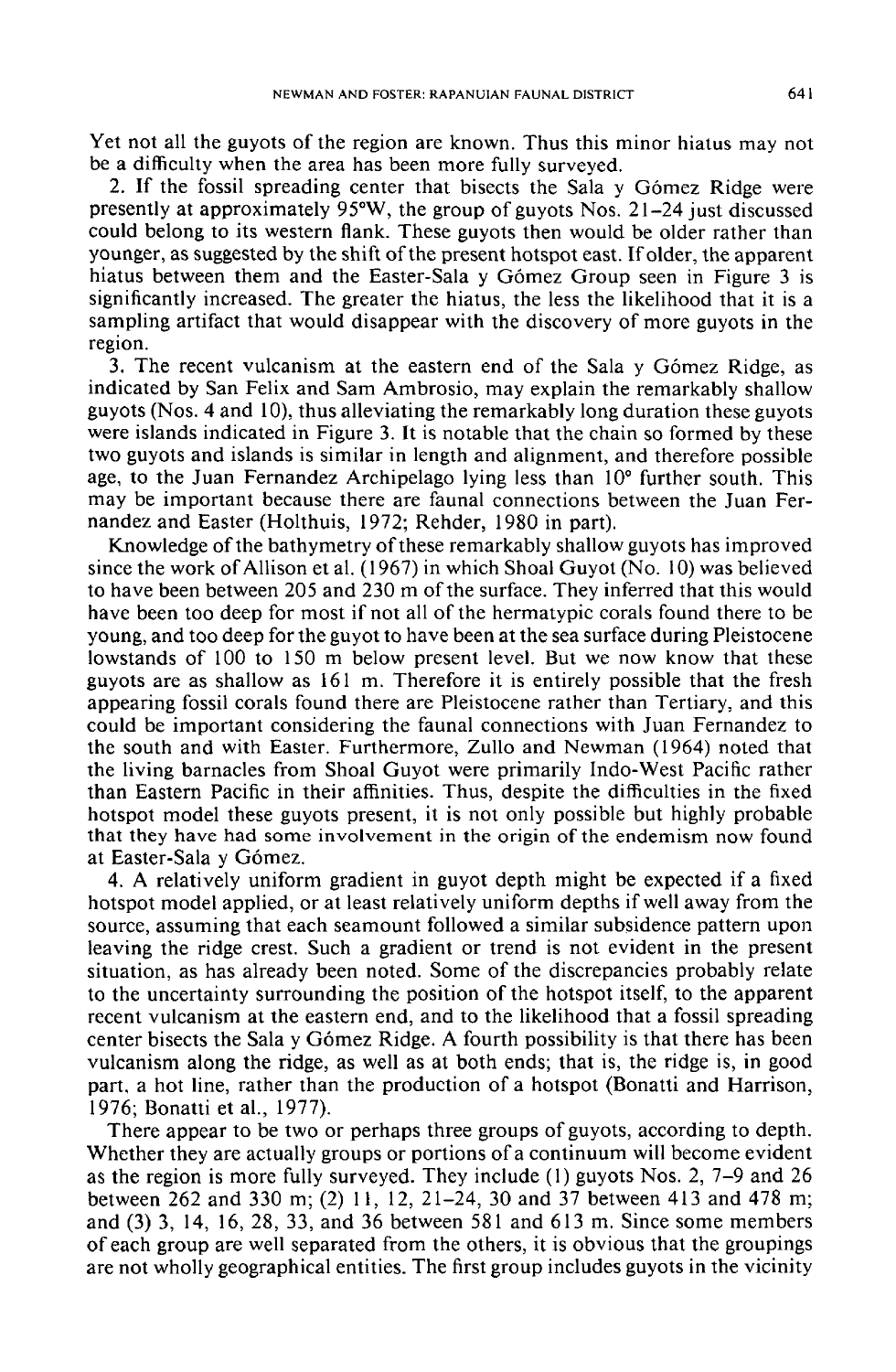of the Sala y Gómez-Nazca junction, already suspected of recent vulcanism and/ or tectonic uplift. The second contains guyots about equidistant on either side of the possible position of the fossil spreading center, and one outlier west of Easter. lt is therefore not worth pursuing either. The third and deepest group has several guyots in the vicinity of Sala y Gomez, two possible ones known between those flanking the fossil spreading center, and one in the region of possible tectonic activity in the east. Thus each group has outlying members. The groups may be related to the aforegoing complications of the ridge complex, and their existence further emphasizes the shortcomings in attempting to apply a simple, hotspot model.

### SUMMARY AND CONCLUSIONS

The shore fauna of Easter-Sala y Gómez, while almost wholly Indo-West Pacific in origin, displays a remarkably high degree of endemism primarily at the specific level. It is difficult to explain how such high endemicity, estimated at 42% for the marine mollusks, could have developed on these two, small islands because of the relatively high rate of extinction one would expect under such conditions. Easter-Sala y Gomez are also very young, 2.5 and less than 2 My, respectively, and therefore unusually high rates of speciation for marine forms would be required to produce the number of endemic species we see there today. By contrast the Hawaiian Archipelago, where marine mollusk endemism is estimated at 20%, is at least 20 My old and the Emperor Seamounts extending to the northwest include Tertiary guyots that are very much older. Furthermore, many of the endemics of Easter-Sala y Gomez are apparently relicts, stemming from older groups of the Indo-West Pacific fauna. Therefore, the endemics of Easter-Sala y Gómez appear older than the islands themselves and some alternative or supplementary explanation for their origin would seem to be required.

The most obvious alternative hypothesis is that most if not all of the endemics of Easter-Sala y Gomez did not evolve in situ but were acquired from elsewhere in the region. To test the feasibility of such an hypothesis, the following exercise was carried out.

There are complications in the structure of the Sala y Gómez Ridge, including uncertainty as to the present position of the hotspot, the recent vulcanism at the eastern (older) end, the likelihood of a fossil spreading center bisecting it centrally and the accumulating evidence that it may be better explained by a hot line rather than a hotspot model. The last complication is perhaps the most critical for present purposes, but there is insufficient data for it to be resolved at this time. Therefore, a parsimonious model was adopted; a fixed hotspot producing islands, leveled by erosion and eventually drowned as they were carried east (Fig. I). Known seamounts along the ridge qualifying as guyots were assumed to be equivalent in age to adjacent seafloor magnetic anomalies (Fig. 2). Their duration at the sea surface was then estimated by comparing present height above the surrounding seafloor to the estimated elevation of the seafloor at the time of drowning (Fig. 2 and Table I).

From the aforegoing analysis it is evident that there were numerous islands near the present position of Easter-Sala y Gómez; some in the immediate vicinity in the Pleistocene and some to the east over at least the past 10 to 29 My or so. lt seems likely that there would have been a chronological continuity of shores among these islands over this period (Fig. 3), shores on which the endemics of the region could have evolved and been perpetuated up to present times. While this conclusion rests on numerous assumptions, it is probable that less than half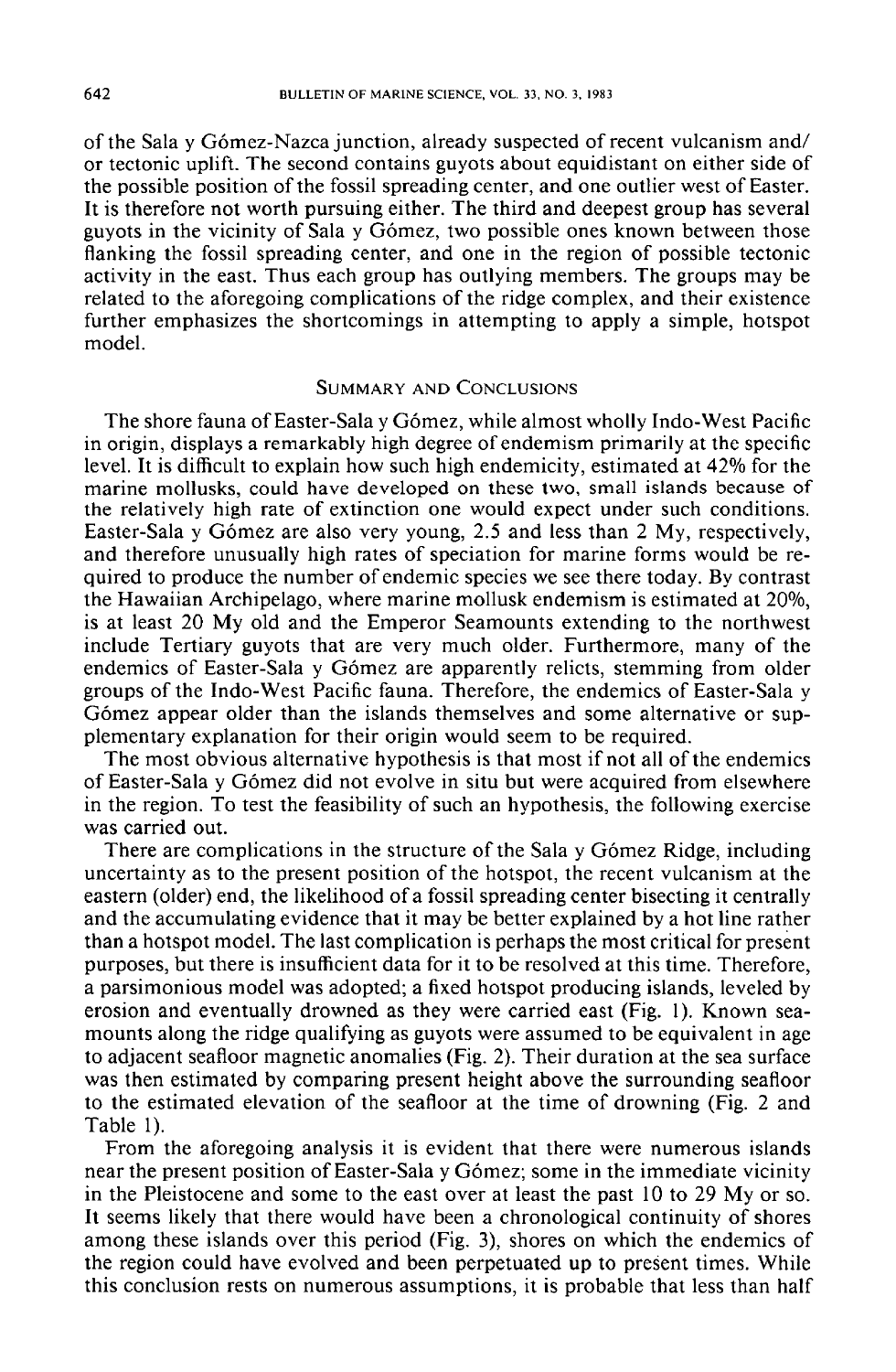the guyots occurring in the region are known. This greatly increases the likelihood that there has been a chronological continuity of shores in the region for tens of millions of years.

The hypothesis that, for the most part, the endemics of Easter-Sala y Gómez did not evolve in situ but on now drowned, ancient islands, can be tested by dredging the tops and slopes of guyots of the region. Dating basalts recovered would provide evidence for when fossils of shallow-water origin also recovered had been living at or near the sea surface. If the fossils were not immediately ancestral or identical to the endemics presently inhabiting the shores of Easter-Sala y Gómez, the present hypothesis would have been falsified.

#### **ACKNOWLEDGMENTS**

The impetus for this study came from shore barnacles we collected on Easter (BAF) and Pitcairn (WAN), substantially supplemented by collections made by I. Efford and H. Rehder on Easter and D. Devaney on Pitcairn, and we thank them for their efforts. Informative discussion on geological matters with R. Hey, R. Fisher, W. Menard and E. Winterer are gratefully acknowledged, but without implying endorsement of the interpretations expressed in the present paper. We are especially grateful to J. Mammerickx for identifying guyots of the region, and to M. Grygier and an anonymous reviewer as well, for helpful comments on the manuscript. Stipends donated by Dr. H. and R. Lee (Lee Pharmaceuticals) and the University of Auckland, making it possible for one of us (BAF) to present the paper at this symposium, are gratefully acknowledged. The work was supported in part by a grant from U.S. National Science Foundation (DEB 78-15052).

Note added in proof: It is a pleasure to note that our views, concerning the geologic history of the Sala y Gómez Ridge and the origin of Easter Island shallow-water endemics, corroborate those of Springer (1982: 136-139) whose masterful tome on Pacific Plate Biogeography was received by our library on February 3, 1983. However, for lack of evidence we were compelled to reject' *island integration* as part of the explanation for the origin of elements of the Hawaiian shallow-water fauna (p. 634 & footnote I) and therefore must reject it as an explanation for the shallow-water endemics shared by these islands and Easter-Sala y Gómez (Springer, 1982, p. 139).

#### LITERATURE CITED

- Allison, E. C, J. W. Durham and L. W. Mintz. 1967. New southeast Pacific echinoids. Occ. Pap. Calif. Acad. Sci. 62: 1-23.
- Bonatti, E. and C. G. A. Harrison. 1976. Hot lines in the Earth's mantle. Nature 263: 402-404.

-, ——, D. E. Fisher, J. Honnorez, J.-G. Schilling, J. J. Stipp and M. Zentilli. 1977. Easter volcanic chain (Southeast Pacific): a mantle hot line. Jour. Geophys. Res. 82: 2457-2478.

Carlquist, S. 1981. Chance dispersal. [American](http://www.ingentaconnect.com/content/external-references?article=0003-0996(1981)69L.509[aid=8656538]) Scientist 69: 509-516.

- Durham, 1. W. 1963. Paleogeographic conclusions in light of biological data. Pages 355-365 *in* J. L. Gressitt, ed. Pacific basin biogeography. Bishop Museum Press, Honolulu, Hawaii.
- Grigg, R. W. 1981. *Acropora* in Hawaii. Part 2. Zoogeography. Pac. Sci. 35: 15-24.
- and F. M. Bayer. 1976. Present knowledge of the systematics and zoogeography of the Order Gorgonacea in Hawaii. Pac. Sci. 30: 167-175.
- Hamilton, E. L. 1956. Sunken islands of the mid-Pacific mountains. Geol. Soc. Amer. Mem. 64. 97 pp.

Holthuis, L. B. 1972. The Crustacea Decapoda Macrura (the Alpheidae excepted) of Easter Island. Zool. Meded. 46: 29-54 + pis. 1 and 2. Leiden.

- Inman, D. L. and C. E. Nordstrom. 1971. On the tectonic and morphological classification of coasts. Jour. Geol. 79: 1-21.
- Jarrard, R. D. and D. A. Clague. 1977. Implications of Pacific island and seamount ages for the origin of volcanic chains. Reviews of Geophysics and Space Physics 15: 57-75. American Geophysical Union.
- Kay, E. A. 1967. The composition and relationships of marine molluscan fauna of the Hawaiian Islands. Venus 25: 94-104.
- Ladd, H. S., W. A. Newman and N. F. Sohl. 1974. Darwin Guyot, the Pacific's oldest atoll. Proceedings of the Second International Coral Reef Symposium 2: 513-522. Great Barrier Reef Committee, Brisbane.
- Mammerickx, J., E. Herron and L. Dorman. 1980. Evidence for two fossil spreading ridges in the southeast Pacific. Geol. Soc. Amer. Bull., Part 1, 91: 263-271.